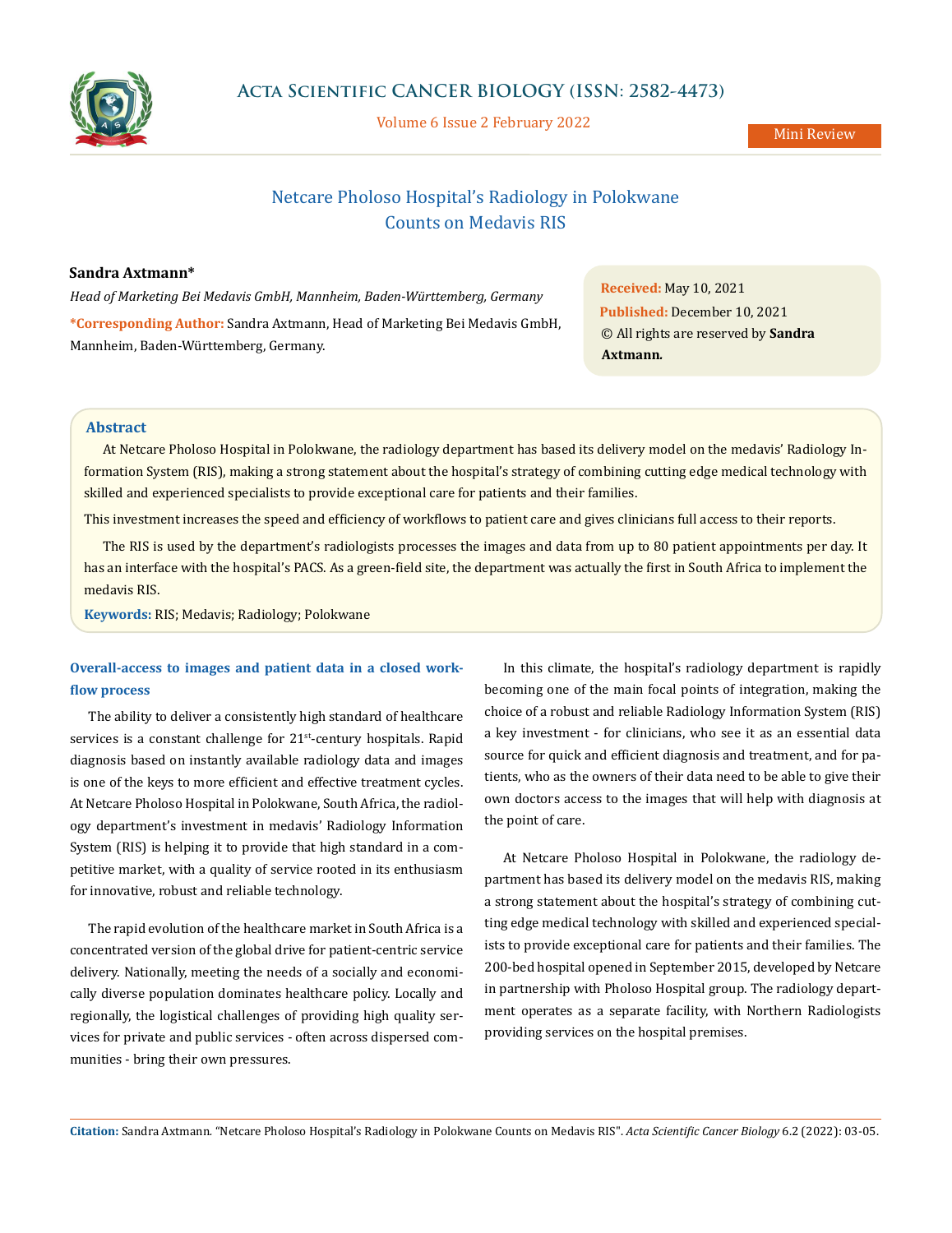The medavis RIS is one of the most innovative solutions worldwide. With modular and scalable applications, medavis already networks radiologists with each other and with referring physicians across locations and provides relevant information reliably and securely at all times.

The RIS is used by the department's three radiologists and 20 clinical and administrative staff, and processes the images and data from up to 80 patient appointments per day. It has an interface with the hospital's PACS, provided by Visus JiveX Enterprise, but there is currently no interface with the HIS. As a green-field site, the department was actually the first in South Africa to implement the medavis RIS. As Diagnostic Radiologist Prof Letsebe Darius Ralph Tsatsi explains, the system was chosen on the strength of its reputation.

"More than anything, it was recommended by the guys who provide our PACS as they were familiar with it - and we made the decision in conjunction with the staff", he says. "It is a functional, reliable system that gives clinicians full access to the reports, allows you to trace all your work and make it available to the PACS".

The complex IT infrastructure of radiological facilities places the highest demands on the integration of fast and effective workflows with high quality, stability and simultaneous networking. In addition, there are important factors such as economy, sustainability and efficiency.

Prof Tsatsi says expectations have been more than met by the system's performance. "It is robust and never crashes, easy to navigate and very well structured", he continues. "We have really not had any major problems since the installation, and we have certainly never lost any data inputs. It allows us to communicate directly with the doctors, who can log in to the system from their rooms and access reports. Patients can also receive their reports and schedule their appointments. In short, it is very good! We never have to worry about it".

There were very few practical challenges with the implementation. Some local adjustments had to be made. The main issue to bear in mind for Prof Tsatsi and his team was that the system represented a point of no return.

"Once you have made the move, it is impossible to turn back the clock", he says. "You are replacing everything that has gone before. You can't even go back to the old manual systems because they have disappeared! It is just not going to work – so the RIS has to. And because medavis is the first such system we have used, it was important that our decision was justified".

The role of the local medavis partner, Fris Abaphumeli Trading 1993, based in Roodeport, was crucial in the smooth installation and subsequent support of the system. "We deal with agents who set up our systems and in this case, there have certainly not been any problem", says Prof Tsatsi. "The relationship has been good and there have been no disruptive incidents. With your partner, it's a question of their availability and willingness to come out on site – or to diagnose issues remotely. This relationship suits us well and the levels of communication are excellent".

The system's reliability and robustness are important for the hospital's reputation and ability to deliver high quality radiology services in Polokwane and the surrounding region.

"All our patients want to know is that they can get their radiology report, and let the doctor have the images so that he or she can diagnose the condition. For us, that means we need a reliable RIS, accessible across a robust network. It's that straightforward. Irrespective of patients' individual circumstances, we have to deliver our services with maximum consistency and reliability".

Like any hospital in a complex healthcare market, Pholoso faces competition. Ultimately, its reputation must rest on the quality of its patient care, from initial attendance and diagnosis to treatment pathways. With radiology at the heart of its delivery model, it now has an RIS that support and enhances that reputation.

"There are three other radiology practices in town, and we have to compete with them at various levels, in a climate where prices and costs are changing constantly", says Prof Tsatsi. "The one thing we have to rely on is the ease of operation of our IT systems. In that respect medavis plays a small but essential part in completing the circle".

#### **Conclusion**

- This investment increases the speed and efficiency of workflows to patient care and gives clinicians full access to their reports.
- The RIS is used by the department's radiologists processes the images and data from up to 80 patient appointments per day. It has an interface with the hospital's PACS. As a green-field site, the department was actually the first in South Africa to implement the medavis RIS.

**Citation:** Sandra Axtmann*.* "Netcare Pholoso Hospital's Radiology in Polokwane Counts on Medavis RIS". *Acta Scientific Cancer Biology* 6.2 (2022): 03-05.

04